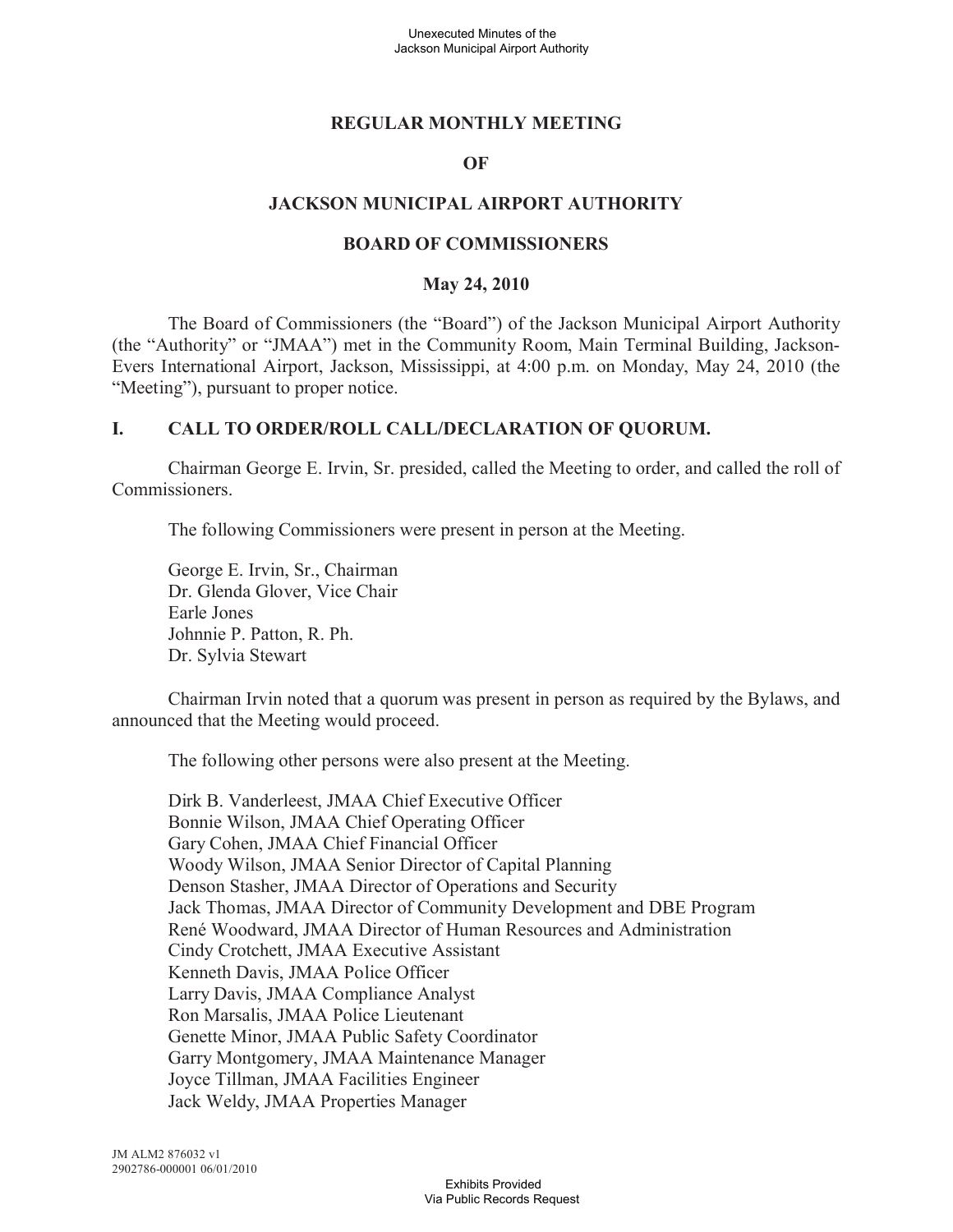Alan Moore, Baker Donelson Bearman Caldwell & Berkowitz Jeff Wagner, Baker Donelson Bearman Caldwell & Berkowitz Chuck Lott, Neel-Schaffer, Inc. Gregory Mundi, IMDC, Inc. Jim White, Waggoner Engineering, Inc. Phil Teffeteller, JBT AeroTech Jetway Systems Tim Helm, ThyssenKrupp Airport Systems

## **II. APPROVAL AND EXECUTION OF MINUTES.**

### **A. Special Monthly Meeting of the Board, April 26, 2010.**

#### **B. Regular Monthly Work Session of the Board, May 20, 2010.**

After discussion, upon motion duly made by Commissioner Glover, seconded by Commissioner Jones, and unanimously approved by the affirmative votes of all Commissioners present, the minutes of (i) the Special Monthly Meeting on April 26, 2010, and (ii) the Regular Work Session on May 20, 2010, were approved as presented and directed to be filed in the appropriate minute book and records of the Authority.

### **III. PUBLIC COMMENTS.**

Tim Helm of ThyssenKrupp Airport Systems, Inc. addressed the Board regarding JMAA Project No. 004-08, Passenger Boarding Bridges. Mr. Helm said that he understood that the staff had recommended that Project No. 004-08 be re-bid. Mr. Helm said that if that is what the Board decides to do, ThyssenKrupp Airport Systems, Inc. will look forward to bidding again on the project.

#### **IV. REPORTS.**

## **A. Chief Executive Officer.**

Before discussing the matters routinely discussed at monthly Board meetings, Mr. Vanderleest discussed the following issues with the Board.

## 1. LEAP.

Mr. Vanderleest said that 18 employees had participated recently in a Leadership Excellence in Aviation Program, with special emphasis on professional growth and team building. Mr. Vanderleest complimented each employee who participated, saying that the results were outstanding and would benefit the Authority in many ways in the future. Mr. Vanderleest said that he planned to provide the Board with the presentations from the teams.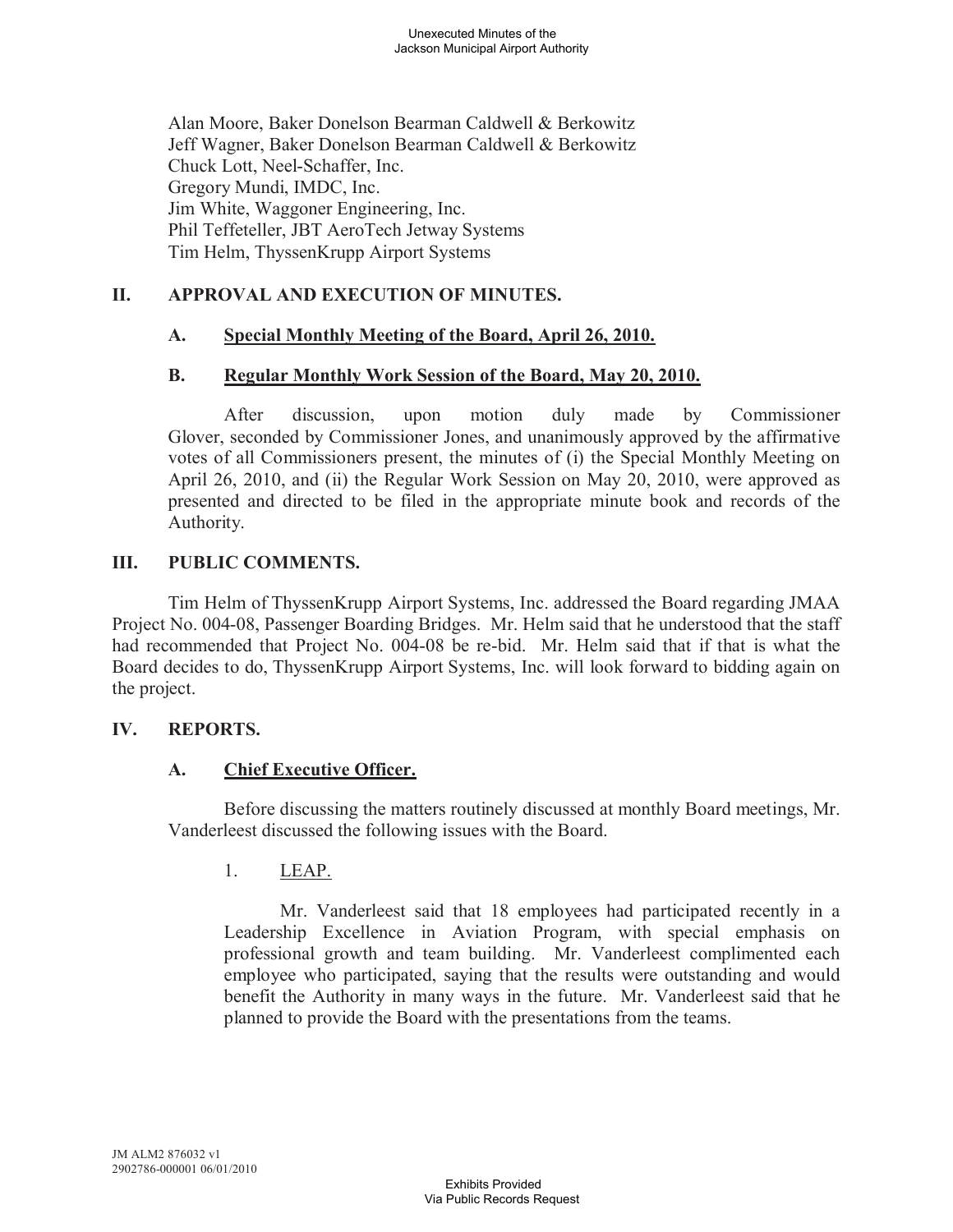2. Commissioner Johnnie P. Patton, R.Ph.: Honoree at NAACP Annual Awards and Scholarship Banquet.

Mr. Vanderleest congratulated Commissioner Patton on being an honoree at the upcoming NAACP Annual Awards and Scholarship Banquet.

3. East Metro Corridor: Federal Aviation Administration Letter of Approval for Land Released from Aeronautical Use Obligations.

Mr. Vanderleest said that JMAA had received a formal letter of approval from the FAA, releasing certain land along the east side of JEIA from aeronautical use obligations, so the East Metro Corridor Road may be built over that land. Mr. Vanderleest said that if the current schedule holds, the contract for construction may be let before year end.

4. Federal Aviation Administration Annual Certification Inspection of Jackson-Evers International Airport.

Each year, the FAA conducts an evaluation and test of the aeronautical facilities at JEIA. Mr. Vanderleest said that for the third year in a row, no major deficiencies were noted, and during the past inspection, zero deficiencies were noted.

- 5. Airport Project Manager Summary, Period Ending April 30, 2010.
- 6. Airport Activity Statistics Report, Period Ending April 30, 2010.

Mr. Vanderleest directed the Board's attention to the Airport Project Manager Summary and the Airport Activity Statistics Report as found in the packet distributed to the Board prior to the Meeting (the "Packet"), and discussed these reports with the Board. A copy of the Packet is attached as an exhibit to the minutes of the Meeting.

- 7. Employee and Organizational Recognitions.
	- a. Employee of the Month, May 2010: Genette Minor, Public Safety Coordinator, Department of Public Safety.

Mr. Vanderleest recognized and commended Ms. Minor for being named Employee of the Month for May 2010.

- 8. Professional Recognitions.
	- a. Officer Kenneth Davis, Certified Police Officer, Department of Public Safety.
		- (1) JMAA "Top Cop," Mississippi Center for Police & **Sheriffs**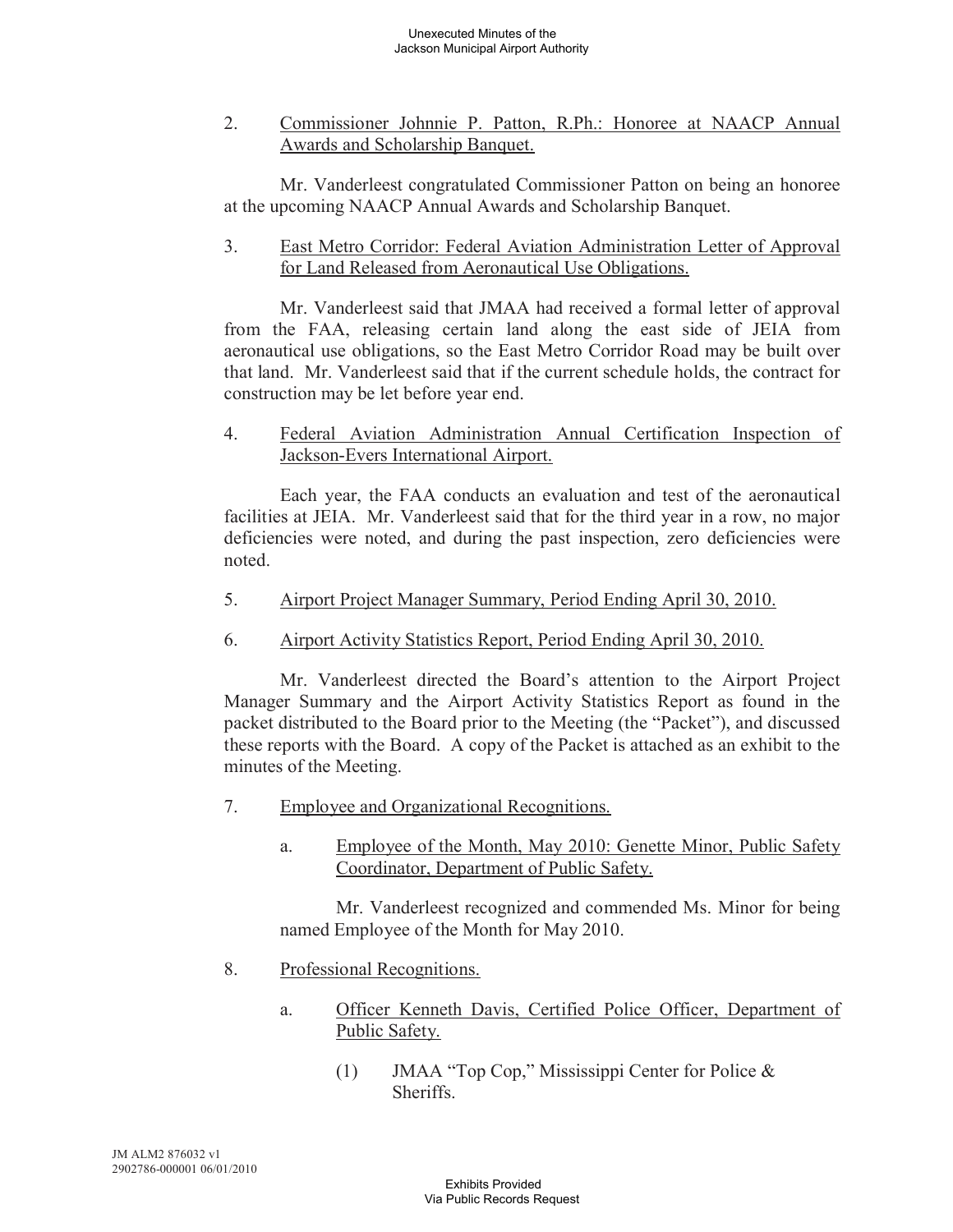Mr. Vanderleest recognized and commended Mr. Davis for being named JMAA's "Top Cop" by the Mississippi Center for Police & Sheriffs.

#### b. Jackson Municipal Airport Authority: Kids Wish Network.

Mr. Vanderleest said that the Kids Wish Network had presented JMAA with a Certificate of Appreciation for the staff's continuing assistance in helping children with serious medical conditions fulfill their special wishes.

### **B. Attorney.**

Mr. Moore said he had nothing to report at this time.

## **V. ACTION ITEMS.**

# **A. Financial Matters.**

- 1. Financial Reports for April 2010.
	- a. Balance Sheet: Accept.
	- b. Income Statement: Accept.
	- c. Claims Docket for April 2010: Approve.

Mr. Vanderleest directed the Board's attention to the above financial reports for April 2010 and the Claims Docket for April 2010, all of which were included in the Packet.

After discussion, upon motion duly made by Commissioner Glover, seconded by Commissioner Stewart, and unanimously approved by the affirmative votes of all Commissioners present, the Board adopted the following resolution.

### **RESOLUTION ACCEPTING FINANCIAL REPORTS FOR APRIL 2010 AND APPROVING AND AUTHORIZING PAYMENT OF CLAIMS DOCKET FOR APRIL 2010**

**WHEREAS**, the Board of Commissioners (the "Board") of the Jackson Municipal Airport Authority (the "Authority") has reviewed and considered (i) certain financial statements for the Authority for the month and period ending April 30, 2010 (the "Financial Reports"), and (ii) the Claims Docket of the Authority for the month of April 2010 (the "Claims"), both the Financial Reports and the Claims being (i) included in the packet distributed to the Board prior to the May 24, 2010, Regular Monthly Meeting of the Board, and (ii) incorporated herein by reference;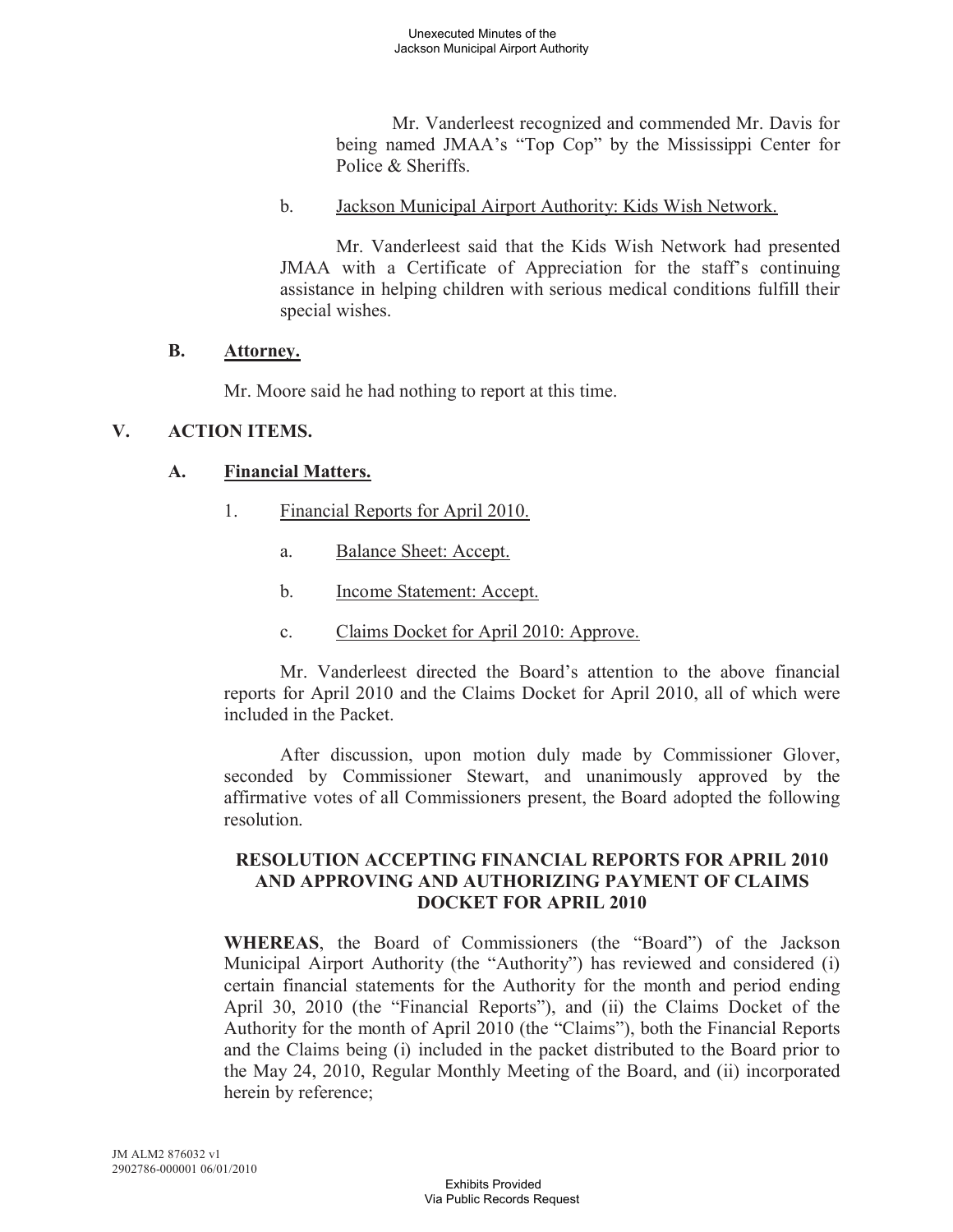**NOW, THEREFORE, BE IT RESOLVED**, the Board hereby (i) accepts the Financial Reports and (ii) approves and authorizes payment of the Claims in the total amount of \$599,251.70.

### **B. Service Agreements.**

1. **JMAA Project No. 009-10, Disadvantaged Business Enterprise** Certification Services: Award Contract.

Mr. Vanderleest directed the Board's attention to the Memorandum dated April 30, 2010, in the Packet, which described this matter, and discussed this matter with the Board.

After discussion, upon motion duly made by Commissioner Stewart, seconded by Commissioner Glover, and unanimously approved by the affirmative votes of all Commissioners present, the Board adopted the following resolution.

## **RESOLUTION AWARDING CONTRACT FOR PROJECT NO. 009-10, DISADVANTAGED BUSINESS ENTERPRISE CERTIFICATION SERVICES**

**WHEREAS**, at its September 24, 2009, meeting, the Board of Commissioners (the "Board") of the Jackson Municipal Airport Authority (the "Authority") authorized the staff of the Authority to implement a series of recommendations to improve the Authority's Disadvantaged Business Enterprise ("DBE") program, including a recommendation to employ an outside consultant to assist the Authority in upgrading its certification compliance under 49 CFR Parts 23 and 26 and related records management (the "DBE Certification Support Services"); and

**WHEREAS**, with assistance from the Airport Minority Advisory Council, the staff of the Authority solicited proposals from six firms to provide the DBE Certification Support Services; and

**WHEREAS**, the Authority received and reviewed proposals from four of those firms for the DBE Certification Support Services; and

**WHEREAS**, an Authority staff selection committee determined that G. Blackwell & Associates, Inc. ("Blackwell") was the most qualified respondent to provide the DBE Certification Support Services; and

**WHEREAS**, the staff of the Authority has recommended that the Board approve and authorize negotiation and execution of a professional services agreement with Blackwell to provide the DBE Certification Support Services, as more particularly described in that certain memorandum dated April 30, 2010, which is (i) included in the packet distributed to the Board prior to the May 24, 2010, Regular Monthly Meeting of the Board and (ii) incorporated herein by reference (the "Memorandum"); and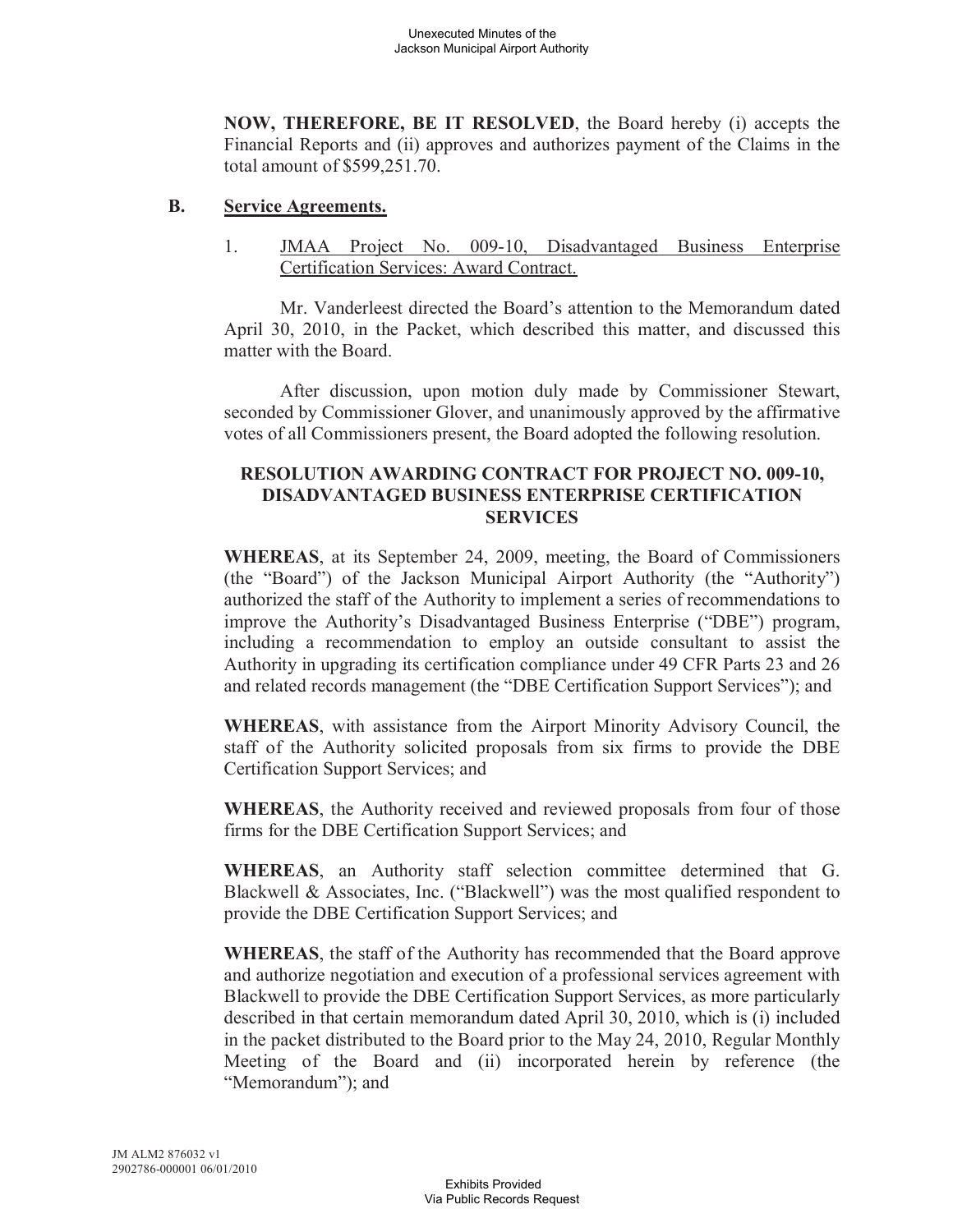**WHEREAS**, the Board has reviewed the Memorandum and considered said recommendation by the staff of the Authority;

**NOW, THEREFORE, BE IT RESOLVED**, the Board hereby determines that it would be in the best interests of and in furtherance of the duties and responsibilities of the Authority to, and the Board hereby does, approve and authorize negotiation and execution of an agreement with Blackwell to provide the DBE Certification Support Services, said agreement to be in such form and to contain such terms and conditions consistent with the Memorandum and the foregoing, as deemed appropriate by the Chief Executive Officer of the Authority, as evidenced by his execution thereof.

## **C. Construction Projects.**

- 1. JMAA Project No. 003-09, Signage and Marking Improvements, HKS: Award Contract.
- 2. JMAA Contract No. 003-09-354, Signage and Marking Improvements, HKS: Authorize Amendment to Professional Services Agreement.
- 3. JMAA Project No. 004-08, Passenger Boarding Bridges, JEIA.

Mr. Vanderleest directed the Board's attention to the memoranda in the Packet which described the first two matters listed above, and discussed all three matters with the Board.

During discussion of the third matter listed above, Mr. Vanderleest said that the Authority had received two bids, both of which contained irregularities. After consultation with legal counsel, Mr. Vanderleest said that the staff recommended that both bids be rejected and the project be re-advertised for bids.

After discussion, upon motion duly made by Commissioner Stewart, seconded by Commissioner Jones, and unanimously approved by the affirmative votes of all Commissioners present, the Board adopted the following resolution.

## **RESOLUTION APPROVING AND AUTHORIZING CERTAIN ACTIONS WITH RESPECT TO CERTAIN CONSTRUCTION PROJECTS**

**WHEREAS**, the staff of the Jackson Municipal Airport Authority (the "Authority") has recommended that the Board of Commissioners of the Authority (the "Board") approve and authorize certain actions with respect to certain construction projects identified below; and

**WHEREAS**, the Board has considered the recommendations by the staff of the Authority regarding these projects;

**NOW, THEREFORE, BE IT RESOLVED**, the Board hereby determines that it would be in the best interests of and in furtherance of the duties and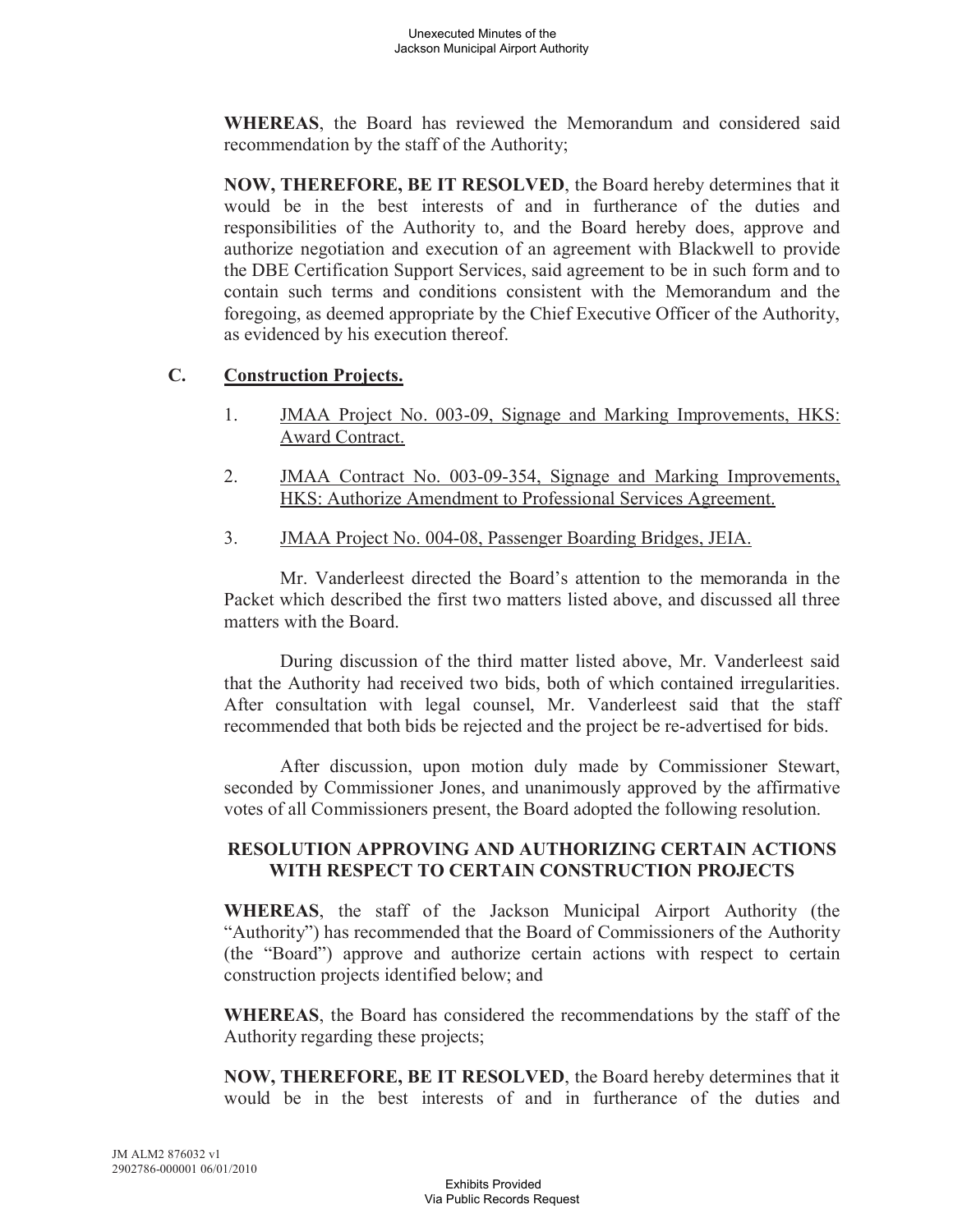responsibilities of the Authority to, and the Board hereby does, take the following action:

- 1. The Board hereby accepts the bid by Lewis Electric Co., Inc. ("Lewis") in the amount of \$362,304.00 for JMAA Project No. 003-09, Signage and Marking Improvements at Hawkins Field (the "Services") as the lowest and best bid for the Services, and approves and authorizes execution and accomplishment of a contract with Lewis to accomplish the Services (the "Lewis Contract"), all as more particularly described in that certain memorandum dated May 17, 2010, relating to this matter and included in the packet distributed to the Board prior to the May 24, 2010, Regular Monthly Meeting of the Board, and incorporated herein by reference (the "Signage Construction Memorandum"), said Lewis Contract to be in such form and to contain such terms and conditions consistent with said Signage Construction Memorandum and the foregoing as may be deemed appropriate by the Chief Executive Officer of the Authority, as evidenced by his execution thereof.
- 2. The Board hereby approves and authorizes negotiation and execution of an amendment to the professional services agreement with IMDC, Inc. for additional construction oversight services in connection with JMAA Project No. 003-09, Signage and Marking Improvements at Hawkins Field (the "IMDC Amendment"), all as more particularly described in that certain memorandum dated May 17, 2010, relating to this matter and included in the packet distributed to the Board prior to the May 24, 2010, Regular Monthly Meeting of the Board, and incorporated herein by reference (the "Signage Oversight Memorandum"), said IMDC Amendment to be in such form and to contain such terms and conditions consistent with said Signage Oversight Memorandum and the foregoing as may be deemed appropriate by the Chief Executive Officer of the Authority, as evidenced by his execution thereof.
- 3. The Board hereby rejects all bids for JMAA Project No. 004-08, Passenger Boarding Bridges at Jackson-Evers International Airport, and authorizes and directs the staff of the Authority to work with the design consultant for said project and legal counsel to make whatever changes in the bid documents for said project they deem appropriate, and to publish a new advertisement for bids for said project.

## **D. Procurements.**

No action or discussion took place at the Meeting regarding procurements.

### **E. Grants.**

No action or discussion took place at the Meeting regarding grants.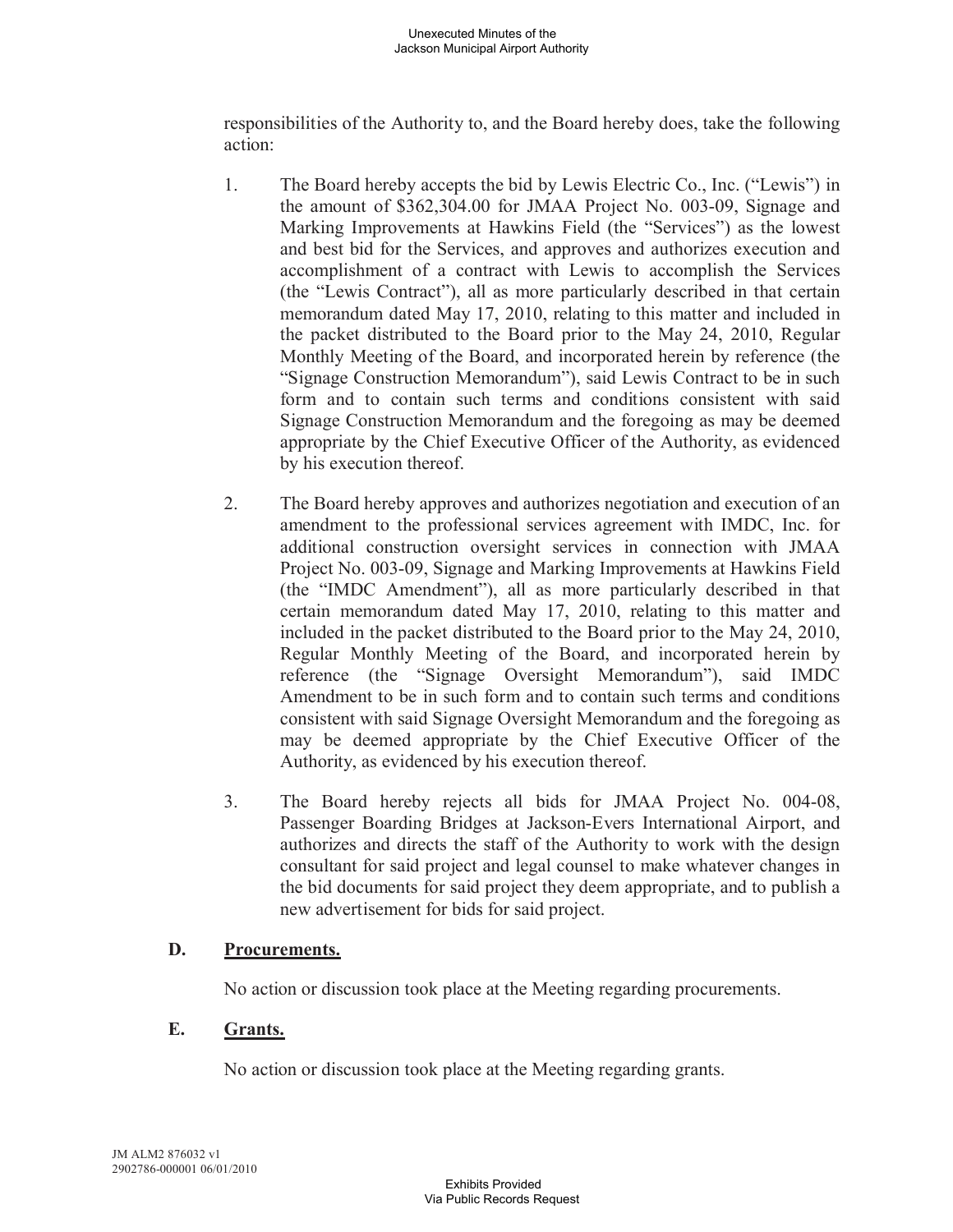# **F. Other Matters.**

1. JMAA Project No. 004-10, Timber Assessment and Sale, JEIA: Accept Bid.

Mr. Vanderleest directed the Board's attention to the Memorandum dated May 13, 2010, in the Packet, which described this matter, and discussed this matter with the Board.

After discussion, upon motion duly made by Commissioner Patton, seconded by Commissioner Jones, and unanimously approved by the affirmative votes of all Commissioners present, the Board adopted the following resolution.

## **RESOLUTION APPROVING AND AUTHORIZING NEGOTIATION AND EXECUTION OF CONTRACT FOR PURCHASE OF TIMBER AT JACKSON-EVERS INTERNATIONAL AIRPORT**

**WHEREAS**, the Jackson Municipal Airport Authority (the "Authority") previously (i) retained Ken Ezelle ("Ezelle"), a registered forester, to perform an analysis of certain timber located at Jackson-Evers International Airport (the "Timber"); (ii) entered into an additional agreement with Ezelle to assist the Authority in selling the Timber (the "Timber Sale Agreement"); and (iii) authorized and directed the staff of the Authority to solicit bids for purchase of the Timber; and

**WHEREAS**, in response to an advertisement for bids for purchase of the Timber in accordance with applicable law, the Authority received and the staff reviewed three bids, with the highest bid being submitted by J. S. Timber Co., Inc. ("JST") in the amount of \$80,100.00, as more particularly shown on the Bid Tabulation Sheet attached to that certain memorandum dated May 13, 2010, both of which (i) were included in the packet distributed to the Board prior to the May 24, 2010, Regular Monthly Meeting of the Board and (ii) are incorporated herein by reference (collectively, the "Memorandum"); and

**WHEREAS**, the staff of the Authority has recommended that the Board (i) accept the bid by JST and (ii) approve and authorize negotiation and execution of a contract with JST for purchase of the Timber in accordance with said bid (the "JST Agreement"); and

**WHEREAS**, the Board has reviewed the Memorandum and considered the recommendation therein by the staff of the Authority;

**NOW, THEREFORE, BE IT RESOLVED,** the Board hereby determines that it would be in the best interests of and in furtherance of the duties and responsibilities of the Authority to, and the Board hereby does: (i) accept the bid by JST for purchase of the Timber in the amount of \$80,100.00; (ii) approve and authorize negotiation and execution of the JST Agreement for purchase of the Timber, said JST Agreement to be in such form and to contain such terms and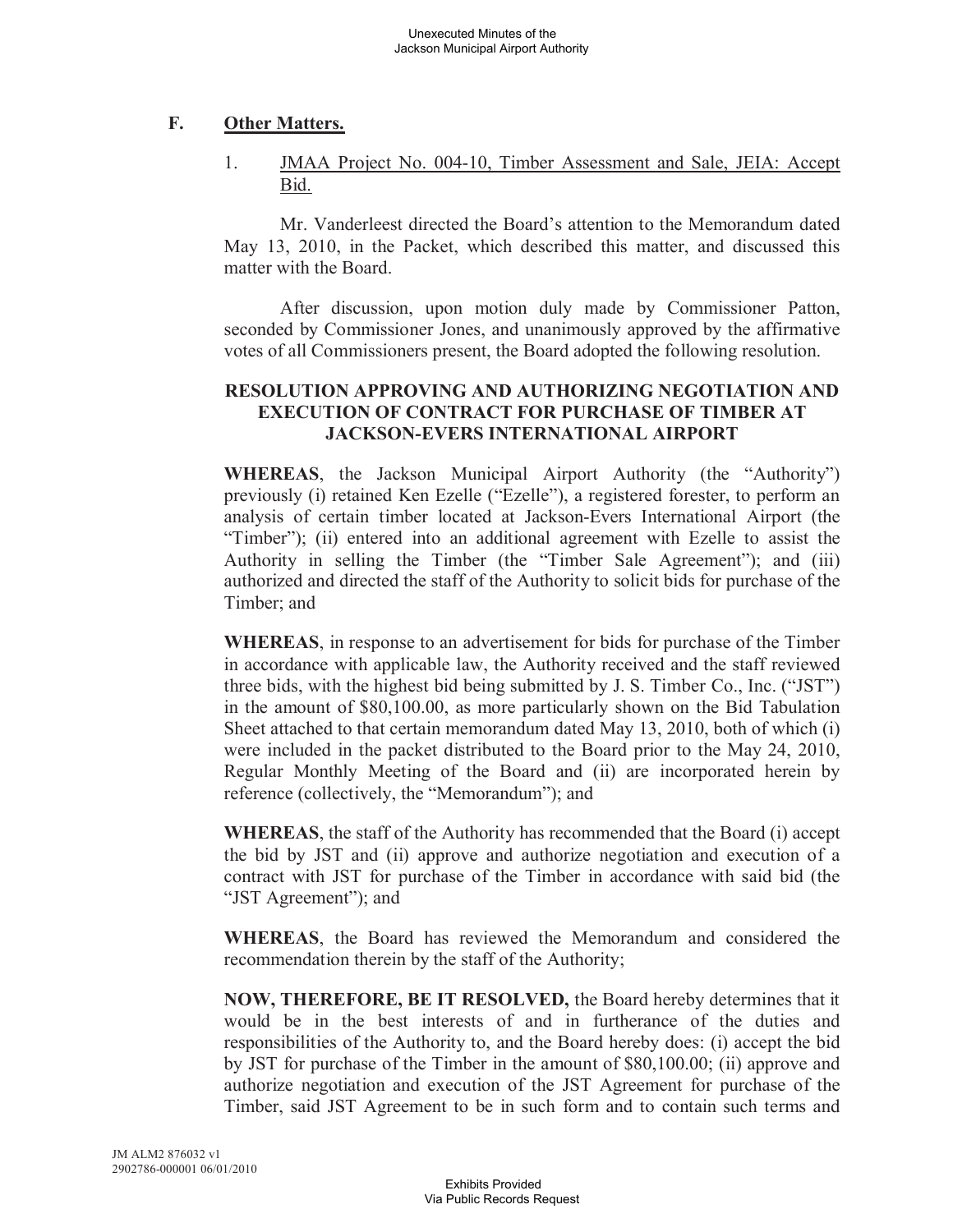conditions consistent with the Memorandum as may be deemed appropriate by the Chief Executive Officer of the Authority, as evidenced by his execution thereof; and (iii) authorizes payment of the fee to Ezelle as required under the Timber Sale Agreement.

### 2. Chamblee Company Leases: Authorize Execution.

Chairman Irvin suggested and the Board agreed to move this matter to the end of the Meeting, since it would require entering Executive Session for discussion and action.

### 3. JMAA Employee Handbook: Approve.

Mr. Vanderleest directed the Board's attention to the draft Employee Handbook, as distributed to the Board for review and comment at the Regular Work Session of the Board on April 22, 2010, and made available for review by the Board at the Meeting.

During discussion, Commissioner Irvin requested and the staff agreed to revise the first paragraph under "Employee Separation" on page 16 of the draft Employee Handbook to clarify that termination of employment decisions will continue to be made by the Chief Executive Officer, not the Director of Human Resources and Administration. A copy of the Employee Handbook, with the change noted above, was directed to be attached as an exhibit to the minutes of the Meeting.

After discussion, upon motion duly made by Commissioner Jones, seconded by Commissioner Stewart, and unanimously approved by the affirmative votes of all Commissioners present, the Board adopted the following resolution.

### **RESOLUTION APPROVING AND ADOPTING EMPLOYEE HANDBOOK**

**WHEREAS,** the staff and outside legal counsel of the Jackson Municipal Airport Authority (the "Authority") have recommended that the Board of Commissioners (the "Board") of the Authority approve and adopt a certain Employee Handbook (the "Employee Handbook"), a draft copy of the Employee Handbook having been distributed to the Board prior to the April 22, 2010, Regular Monthly Meeting of the Board; and

**WHEREAS,** the Board has considered said recommendation and reviewed said draft Handbook; and

**WHEREAS**, the Board has requested and the staff has agreed to make certain changes in the first paragraph under "Employee Separation" on page 16 of the draft to clarify that termination of employment decisions will continue to be made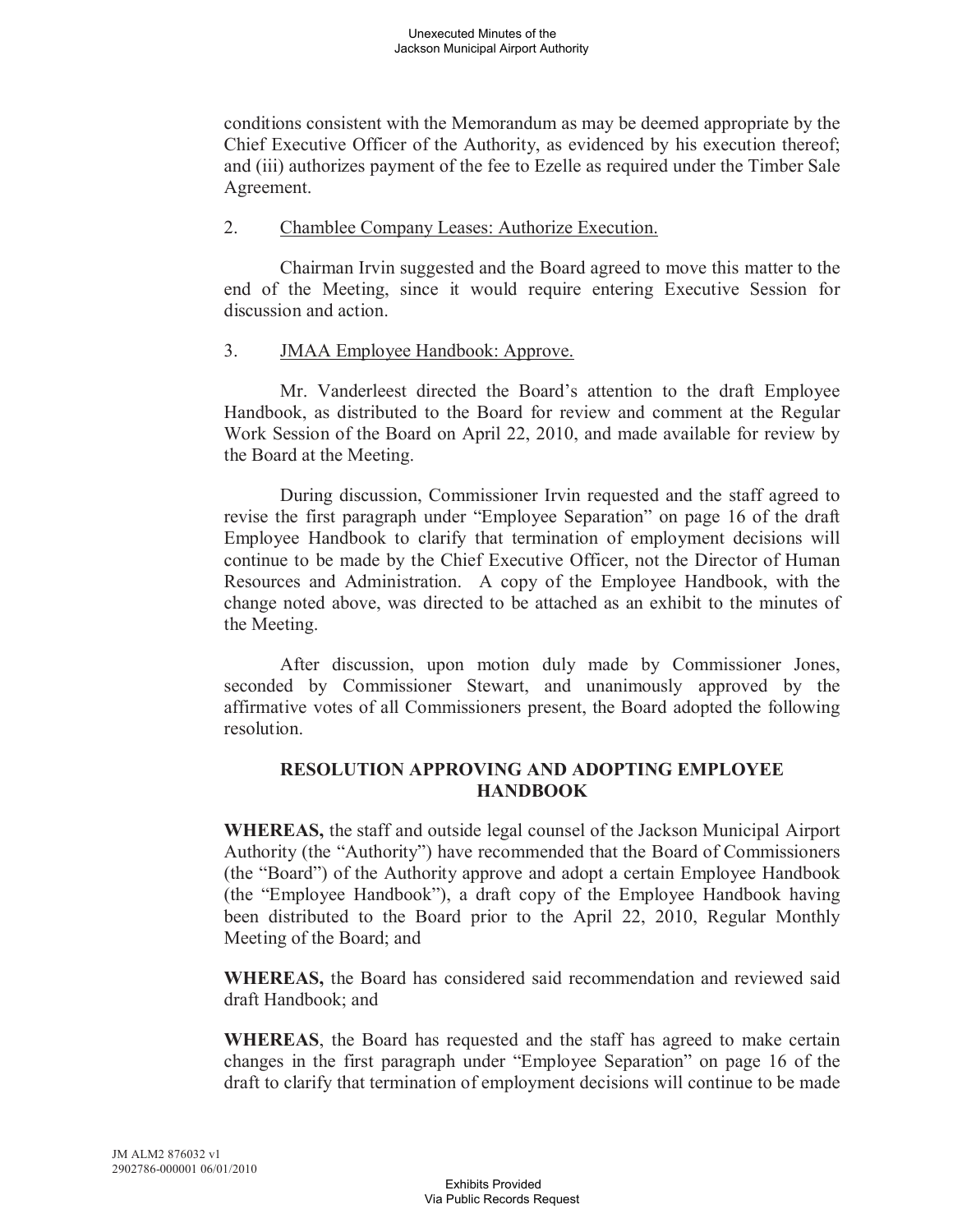by the Chief Executive Officer, not the Director of Human Resources and Administration;

**NOW, THEREFORE, BE IT RESOLVED,** the Board hereby determines that it would be in the best interests of and in furtherance of the duties and responsibilities of the Authority to, and the Board hereby does: (i) approve and adopt the Employee Handbook as so revised; (ii) authorize its use and application on all matters covered therein; and (iii) directs that a copy of the Employee Handbook as so revised and approved and adopted herein be attached as an exhibit to the minutes of the May 24, 2010, Regular Monthly Meeting of the Board.

#### 4. Revised Public Records Request Policy: Approve.

Mr. Vanderleest directed the Board's attention to the draft Public Records Policy in the Packet and discussed the Policy with the Board.

During discussion, Mr. Wagner said that the change in the time period for producing documents was mandated by a new state statute. He said that the other changes, specifically relating to documents which will not be produced, were added to give notice on the front end that certain categories of documents would not be produced by JMAA because of certain federal requirements as cited in the new policy.

After discussion, upon motion duly made by Commissioner Patton, seconded by Commissioner Stewart, and unanimously approved by the affirmative votes of all Commissioners present, the Board adopted the following resolution.

## **RESOLUTION APPROVING AND ADOPTING PUBLIC RECORDS POLICY**

**WHEREAS,** outside legal counsel and the staff of the Jackson Municipal Airport Authority (the "Authority") have recommended that the Board of Commissioners (the "Board") of the Authority approve and adopt a certain new Public Records Policy (the "Policy"), a copy of which is (i) included in the packet distributed to the Board prior to the May 24, 2010, Regular Monthly Meeting of the Board, and (ii) incorporated herein by reference; and

**WHEREAS,** the Board has considered said recommendation and reviewed the Policy;

**NOW, THEREFORE, BE IT RESOLVED,** the Board hereby determines that it would be in the best interests of and in furtherance of the duties and responsibilities of the Authority to, and the Board hereby does, approve and adopt the Policy.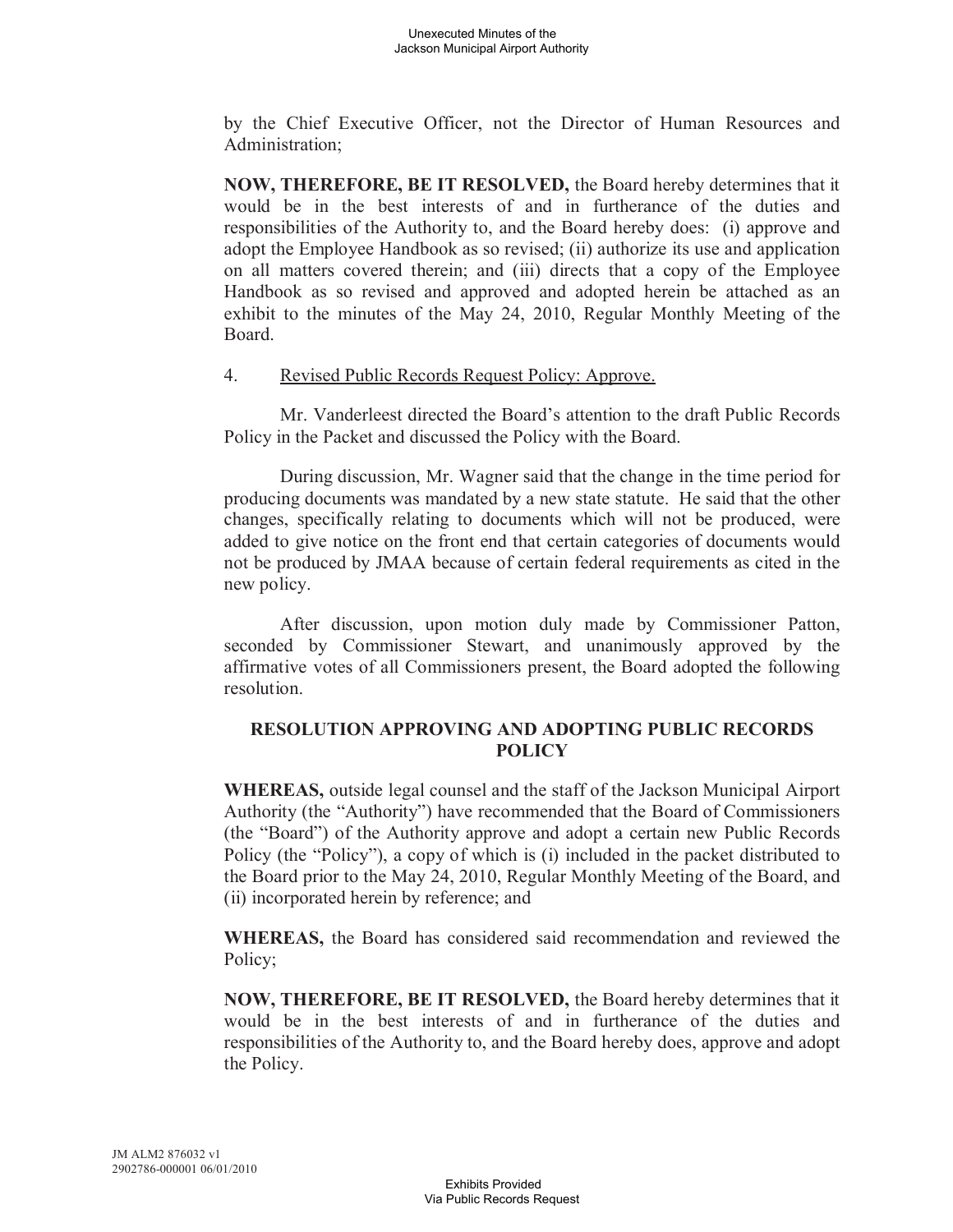### 2. Chamblee Company Leases: Authorize Execution.

Commissioner Jones left the Meeting prior to any discussion or action on this matter.

Mr. Vanderleest directed the Board's attention to the memorandum dated May 17, 2010, in the Packet which described this matter, and discussed this matter with the Board.

## a. Closed Session.

At approximately 4:35 p.m., Chairman Irvin requested that the Board enter into Closed Session for the limited purpose of considering whether to enter Executive Session for the limited purpose of discussing and taking action regarding the terms and conditions by which the Authority might lease certain real property at JEIA to affiliates of The Chamblee Company (collectively, "Chamblee"), which required confidential treatment.

Upon motion duly made by Commissioner Stewart, seconded by Commissioner Glover, and unanimously approved by the affirmative votes of all Commissioners present (Commissioner Jones not being present at this time), the Board then adopted a resolution authorizing the Board to enter Closed Session for the limited purpose of considering whether to enter Executive Session for the limited purpose of discussing and taking action regarding the terms and conditions by which the Authority might lease certain real property at JEIA to Chamblee, which required confidential treatment.

The Board requested that everyone present leave the Closed Session of the Meeting, except for Mr. Vanderleest, Ms. Wilson, Mr. Moore and Mr. Wagner.

At approximately 4:36 p.m., upon motion duly made by Commissioner Glover, seconded by Commissioner Patton, and unanimously approved by the affirmative votes of all Commissioners present (Commissioner Jones not being present at this time), the Board adopted a resolution authorizing the Board to enter Executive Session for the limited purpose of discussing and taking action regarding the terms and conditions by which the Authority might lease certain real property at JEIA to Chamblee, which required confidential treatment.

The Board requested that Mr. Vanderleest, Ms. Wilson, Mr. Moore and Mr. Wagner remain with the Board during the Executive Session.

Mr. Wagner then informed those outside the Meeting that the Board had voted to enter Executive Session for the limited purpose of discussing and taking action regarding the terms and conditions by which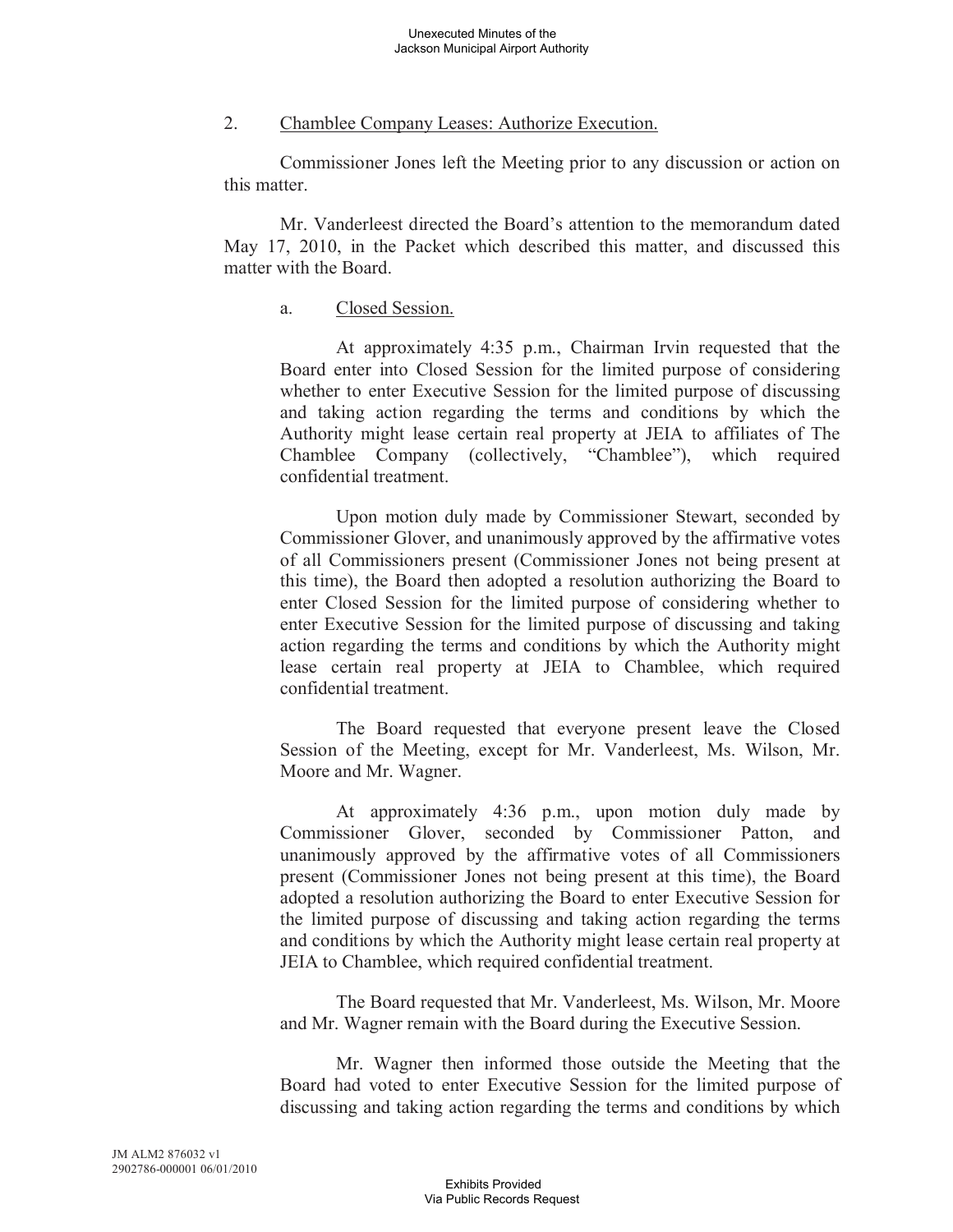the Authority might lease certain real property at JEIA to Chamblee, which required confidential treatment.

b. Executive Session.

At approximately 4:37 p.m., the Board met in Executive Session for the limited purpose of discussing and taking action regarding the terms and conditions by which the Authority might lease certain real property at JEIA to Chamblee, which required confidential treatment.

c. Open Session.

At approximately 4:56 p.m., the Board reconvened the Meeting in Open Session. Chairman Irvin invited the staff of the Authority and the general public back into the Meeting, but no one joined the Meeting.

Chairman Irvin announced that during the Executive Session, the Board had reviewed and approved the form of a new lease of certain property at JEIA to be presented to Chamblee for consideration and execution.

# **F. Continuation of Other Matters.**

## 5. AMAC/AAAE Conference.

Chairman Irvin reminded the Board that the 2010 AMAC/AAAE Economic Forum would be held in Jackson on December 12-14, 2010. As discussed at the Regular Work Session of the Board on May 20, 2010, Chairman Irvin had appointed Commissioners Patton and Stewart to work with the staff committee planning this event.

## **VI. DISCUSSION: STRATEGIC INITIATIVES.**

No discussion or action was taken at the Meeting regarding strategic initiatives.